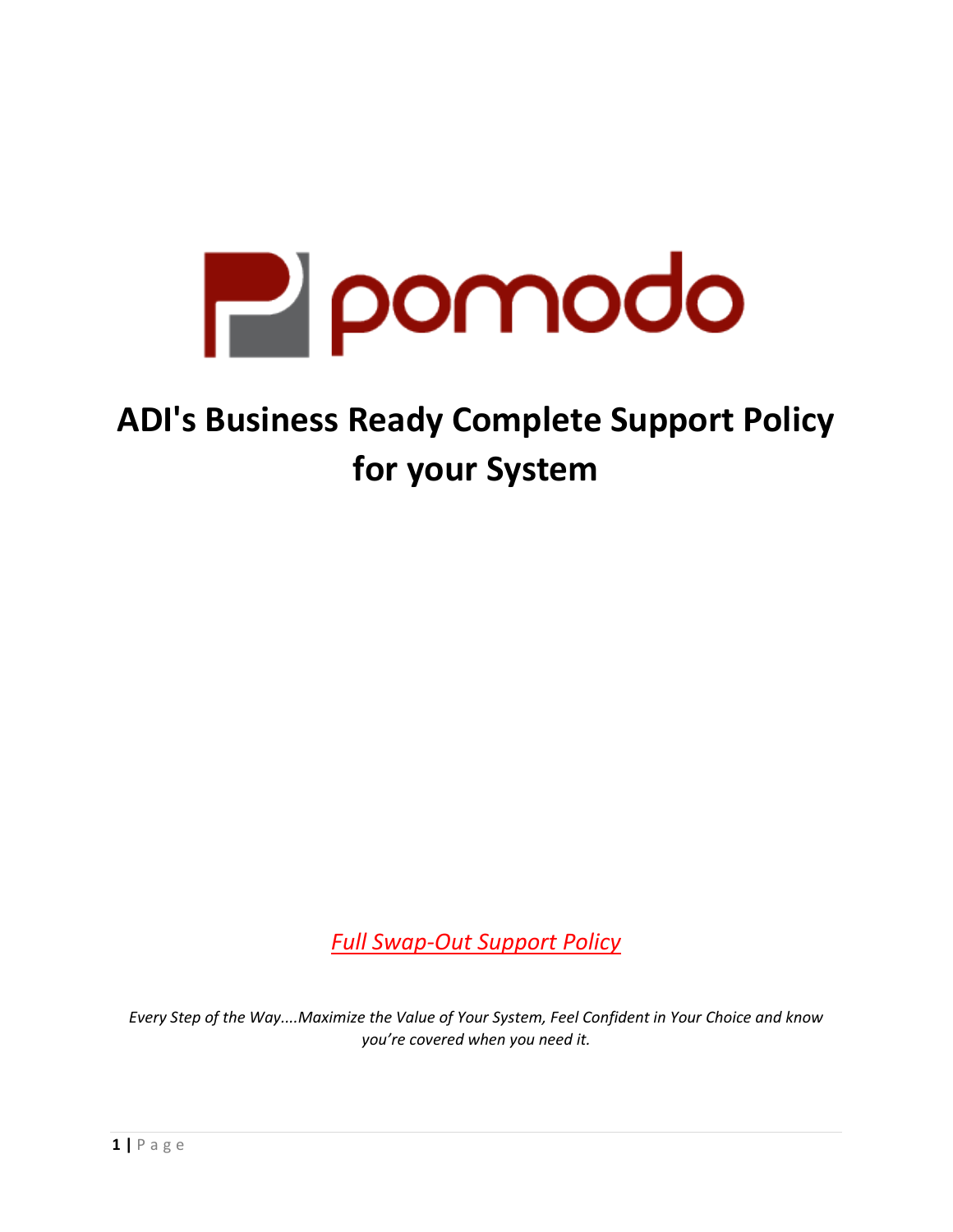# Insurance and protection plan for your hardware and software system

Full Swap- Out Support Policy Features Include:

#### **1. Next Business Day Replacement /Swap-Out Service**

ADI will send part(s) or a Technician on-site for service for any hardware failures on all equipment covered under the policy. There will be no charge for the travel time as indicated in this agreement.

#### **2. Toll Free Help Desk Phone Support**

24 X 7 Phone Support from In House Technicians--No outsourcing

#### **3. Unlimited Web / Phone Training**

Call and spend time with our knowledgeable staff and receive ongoing training on your software.

#### **4. Online Portal**

Full online resources, video tutorials, knowledge base, submit support tickets, downloads, pay and order online.

#### **5. Remote Access Support**

ADI uses software that gives us the capabilities to connect remotely to your system to fix and diagnose any challenges.

#### **6. Twice a Year On Site Service for Issues not Covered**

ADI technicians will come on site twice a year for issues not covered under your support policy or to do routine maintenance on your system. These visits will be a maximum of 4.5 hours on site. Once these two services are used, any services not covered will be billed at the current rate. This only covers the travel and time of the technician. If hardware needs replaced and is not covered, that will still be billable.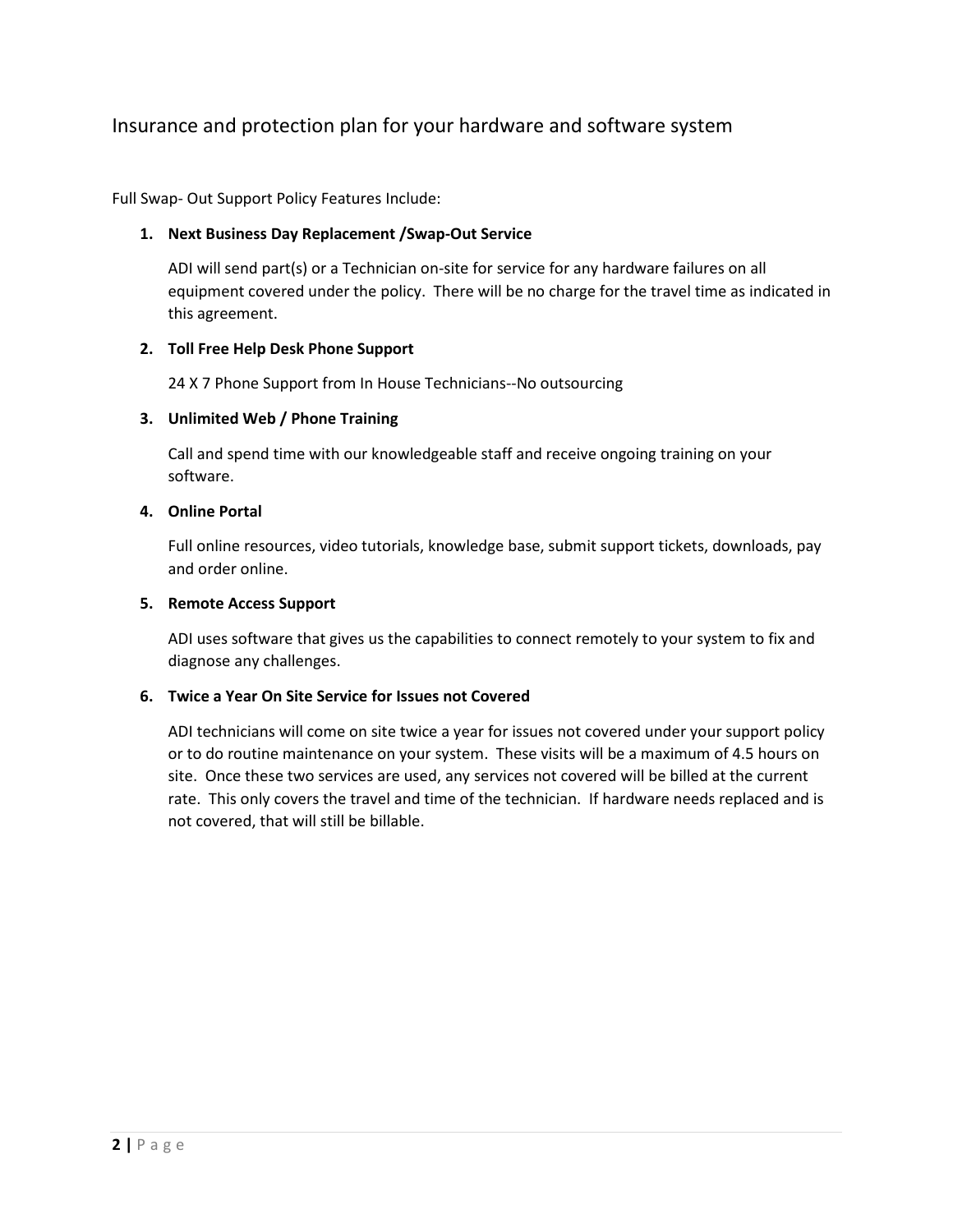**This Support Policy Agreement (Agreement) is entered into by ADI Business Solutions (Provider) and below signed Policy Holder (Customer) and will be the governing document as it relates to service and support provided by provider.**

#### **A. Hardware swap-out replacement**

#### **A.1 --Items not covered for on-site service or replacement:**

The below items are not covered under the Hardware Swap Out Policy. If these items are replaced or on-site service is provide it is chargeable at current policy rates even if they were provided by or purchased from Provider. Phone support will be provided to assist with replacement.

- **Wiring:** including but not limited to: Network cables or jacks, power cables
- **Network router, hubs or switches:** This policy does not cover the replacement / service of any hubs, routers, switches or wireless network connections of any kind even if purchased from Provider.
- **Connecting to an existing network:** Provider will be limited to the support that can be provided when connecting to an existing network. Provider will work with Customer's IT staff to resolve any issues that may occur as a result of being on an existing network. Provider will not be responsible for data base connections failures, internet access, passwords, domain names, remote (network printer) failures or any other network related issues deemed a result of being a part of an existing network.

Phone support only will be provided and related to general networking issues only on the Customer's network. It may be necessary for Customer to have assistance at own expense to solve networking issues.

• **Report Printers:** If report printer needs repaired or replaced, Customer will be charged and/or manufacture warranty will apply

Provider cannot guarantee any compatibility on hardware not provided by Provider; any support requested on non-Provider hardware is chargeable at current policy rates.

- **UPS: Battery backups:** If needs repaired or replaced will be chargeable and/or manufacture warranty will apply batteries not covered.
- **Computers not purchased from Provider with or without software:** Due to the many variables with existing computers it may be determined that Customer's computer may not be compatible with the software and may not be able to have the software installed. Provider will not be held liable for any loss of data or system failure as a result of installing of software. Provider cannot guarantee any compatibility on non-Provider hardware; any support requested on non-Provider hardware is chargeable at current policy rates.
- **Spyware and Virus Issues:** It is the Customer's responsibility to maintain and update virus and spyware software.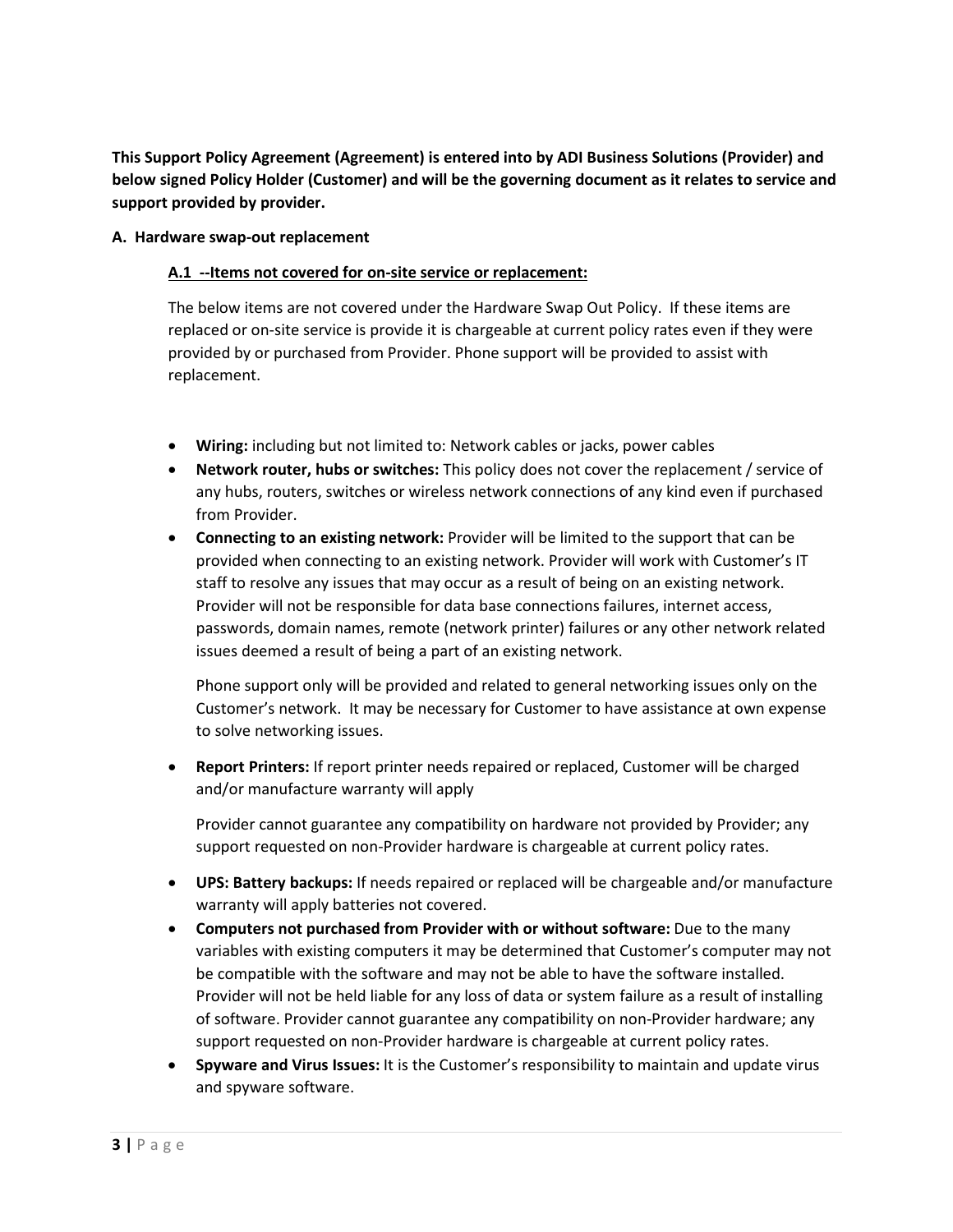- Provider will not be held liable or responsible for any issues, problems, or loss of data due to viruses / spyware.
- **Internet service:** Provider will not be held liable or responsible any issues or problems as a result of internet services. It is the Customer's responsibility to solve any internet issues.
- **Wi-Fi / separate internet connection:** For security purposes, Provider requires its own network with internet access. No other computers or Public Wi-Fi should be connected to the POS network. For an additional fee Provider can set-up a Wi-Fi network / other network but it is policy that if for any reason there is an issue with this network additional charges will apply. Wi-Fi networks and routers are not covered under this Agreement. *If using DSL ADI does not install separate internet network connections.*

If Customer is **sharing** internet connection with other devices (i.e. cameras, juke box, Wi-Fi, etc.) Provider is not responsible for these devices (setup, performance or connections). For best results install a 2<sup>nd</sup> internet connection so that these devices are on their own internet connection.

## **A.2 –Customer Replaceable Swap Out Items-On-Site Service not Covered**

The items listed below are swap-out replacements only. This means that Provider will cover the cost of the item and to send / drop-off the item but any on-site service that is requested or provide *is chargeable at current policy rates*. These items are deemed user replaceable because they are deemed by the industry as "plug and play". Phone support will be provided to assist with replacement. Provider reserves the right to exclude products from the policy and to replace a product with a replacement that is the equivalent in features and quality and not necessarily the same model or name brand. All replacement products will be in like new condition.

- **Cash Drawers**
- **Credit Card Readers**
- **Bar Code Scanners**
- **Printers**
- **Credit Card Devices**
- **Customer Displays**
- **Keyboards**
- **All In One Touch Screen Power Supply**

#### **Shipment method:**

Replaced product will be shipped or delivered within 24 hours of the next business day from time of received call and technical support department authorization. All replacement requests need to be verified by the Technical Support Center prior to the shipment or delivery of any replacement products. All returned items must be shipped prepaid. All manuals, cables, ribbons, paper guides, etc. must be returned. Provider is not responsible for shipper's inability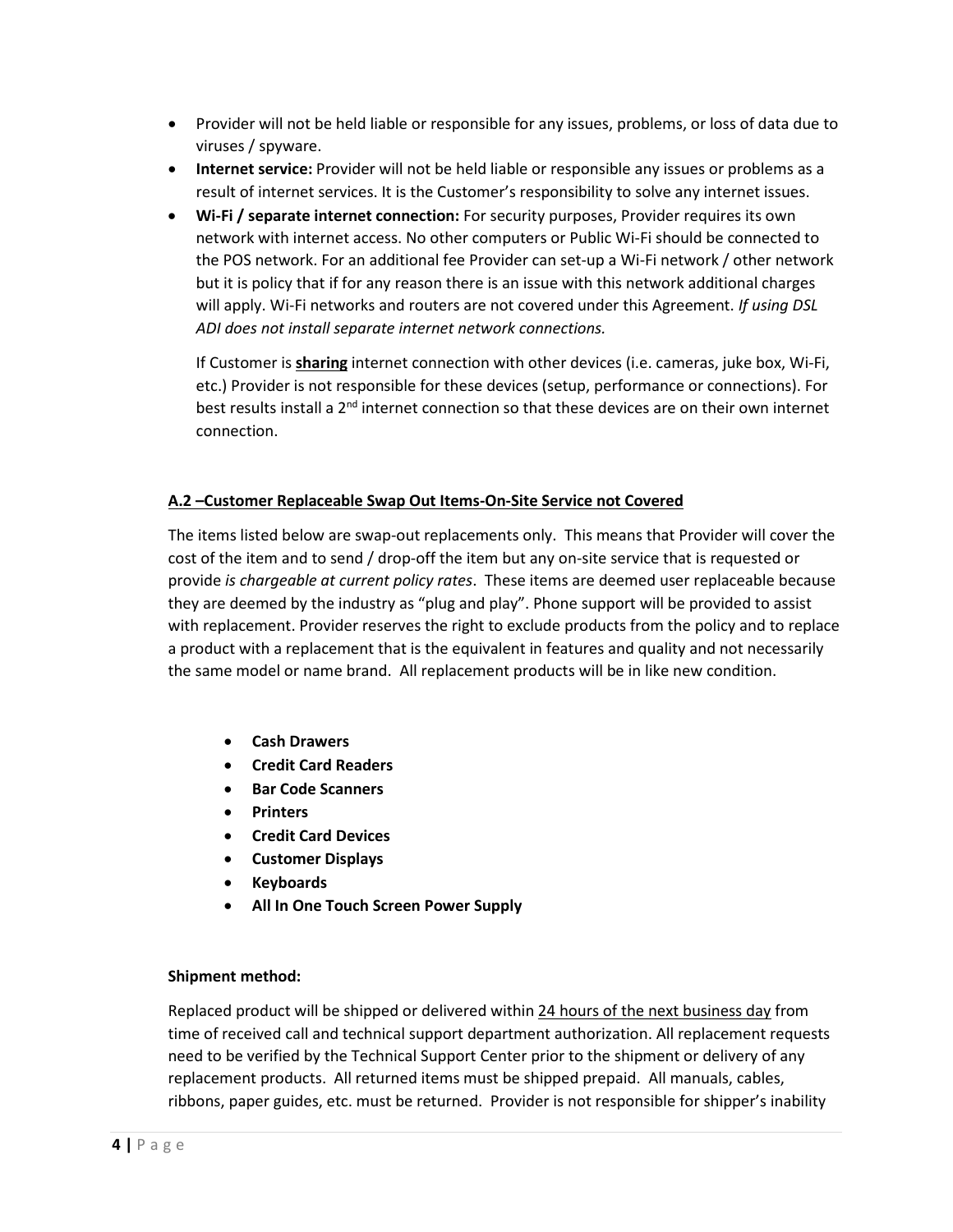to ship or deliver products. Provider reserves the right to ship customer replacement items not the entire unit to fulfill this contract if it is feasible to do so. For example if Customer is having a problem with receipt printer, and Provider's technicians feel that the receipt printer is the problem they will ship a replacement receipt printer. Provider requires Customer to return the defective product within seven (7) business days from receiving the replacement product. Customer's signature on this policy allows Provider to charge Customer's credit card on account for the full amount of any and all product not returned within the above mentioned time limitation.

#### **B. Credit Card Setup**

#### **B.1 --Credit card processing software, hardware and terminals**

As the Policy holder, Customer, is authorizing Provider or an employee/contractor to install, setup, configure or support credit card software, hardware or terminals. Customer is authorizing Provider to have access to the following information in Customer's behalf: merchant numbers and other merchant information, authority to call the processor in Customer's behalf, run test sales, and obtain processor's information for purposes of setup and configuration.

**Confirmation of credit card and electronic transactions:** It is the Customer's responsibility to ensure that credit card and other electronic transactions are being deposited correctly, charged correctly, received on time, and deposited in the correct account. It is the Customer's responsibility to notify processor directly and correct any problems.

#### **C. On-site Service**

#### **C.1 --What is covered for on-site service**

Computer system failures, system not booting up or ringing up sales, or hardware replacement for items not listed in sections A.1 or A.2 of this agreement.

No charge for time, parts or travel (with-in service area) for policy holders. (See Addendum A)

#### **C.2 -- Response Time and Travel:**

On Site Service (not charged) is at the discretion of Provider and to be used for service repair work only. Technicians will arrive the Next Business Day between the hours from 7:00 am to 7:00 pm.

## **C.3 --On-site service calls:**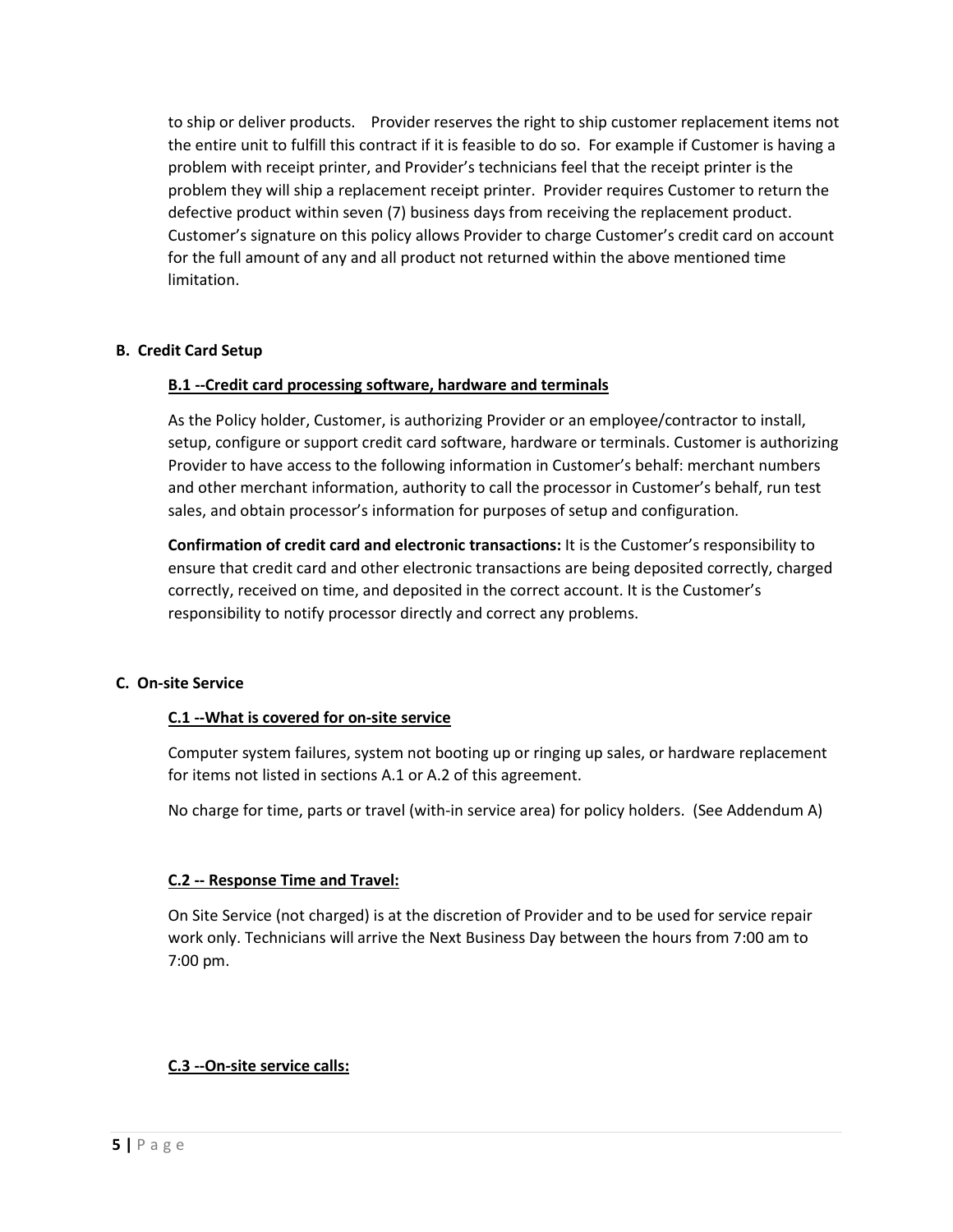There is no charge for travel or time within Provider's service location. Outside of Provider's service location, there is no charge for time from Provider location to first point of service call location. On-site Service is to be used for repair time on hardware listed only and may not be used for any other service/hardware maintenance not covered. Unused hours will not carry over to any new contract nor be refunded in any way.

## **C.4 --Same Day, after hours, weekend and holiday** *on-site* **service:**

Same day, after hours, weekend and holiday *on-site* service *is very limited and it not guaranteed or promised in any way*. All after hour, weekend and holiday on-site services could be *billable at current policy after hour /weekend rates*. Provider will make every attempt to conduct any next business day on site replacement as soon as possible, but no same day service is guaranteed.

#### **C.5 --Locations outside ADI's Service Area:**

Airfare, lodging and per diem will apply for training and service calls outside Provider's service area. These are billable at the current per day rate unless otherwise specified prior to the trip being made. (Provider's Service Area is 300 miles from Johnstown, PA)

#### **D. Phone Support**

## **D.1 Normal Support Hours**

Normal help desk call in hours are Monday thru Friday 9 am to 5 pm EST excluding Holidays and have **a 4 hour response time**. Excluded days may from time to time change. Changes to the holiday schedule will be posted in the support area of our web site at [http://www.pomodotech.com/Support.aspx.](http://www.pomodotech.com/Support.aspx)

#### **D.2--After Hours Support Mission Critical:**

After hours support calls are designed for Mission Critical support and have a **same day response time.** Every attempt will be made to respond within 1 hour or less, but should there be circumstances outside the technician's control, same day response will be provided. When calling please tell the operator that system is down and you need Mission Critical support. A Mission Critical item is if your system will not operate, turn on or function to run your business. Only Mission Critical calls after normal support hours will be returned. If the call is deemed not Mission Critical, the call will be returned the next business day.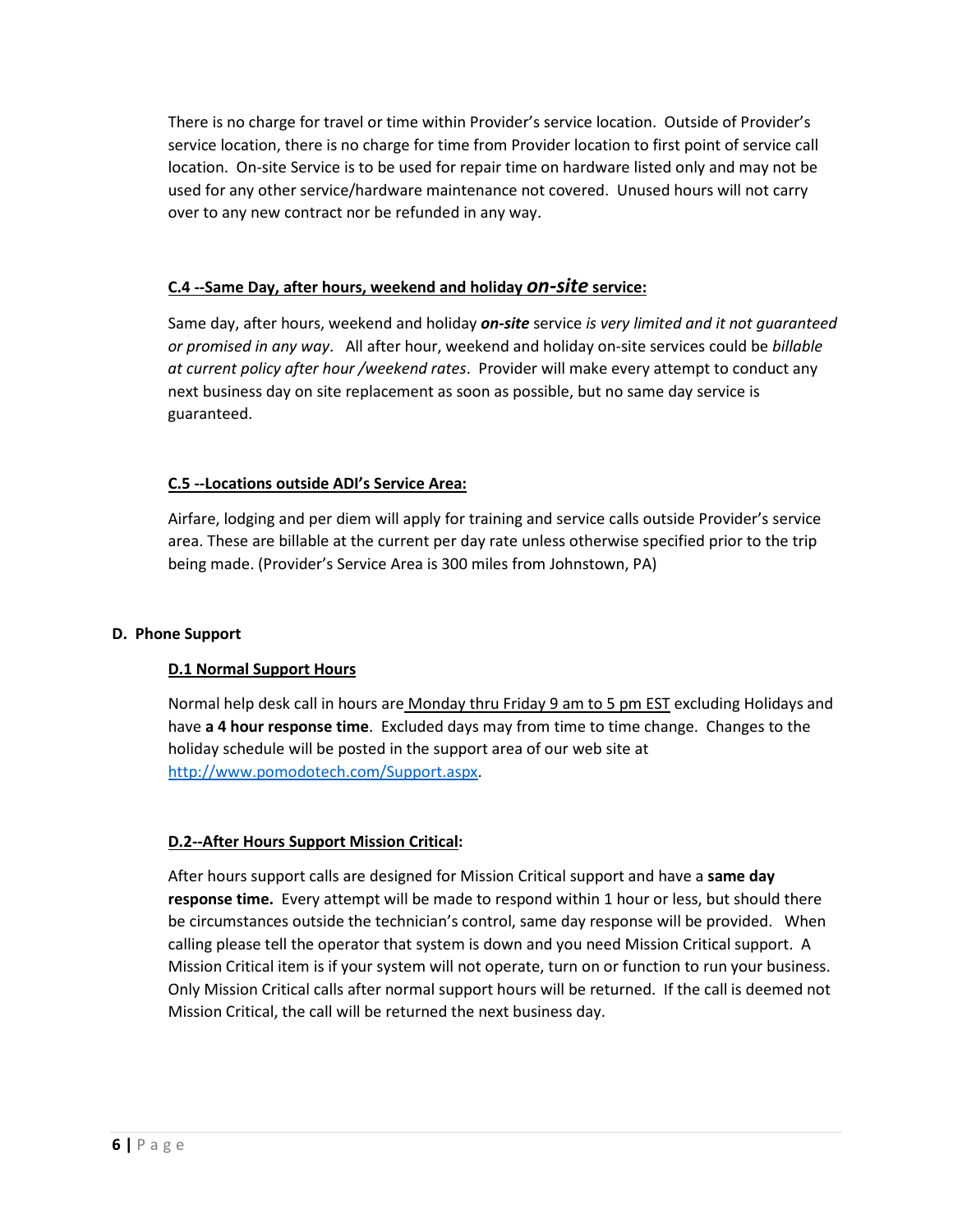#### **D.3 How phone calls are handled**

Provider *only supports key operators that have received at least basic training on the system and software*. All support calls are handled through a call in message center. It is Provider's goal to provide a live person to give information to. After Customer provides operator with all the requested information, a support technician is immediately notified via a voice call, text message and through e-mail. All calls are returned in the order that we receive the calls. Any calls that are incomplete and returned by the Customer may be put back in the queue.

**D. 4--Scheduling time with a support person:** It may be determined that in order to resolve a support incident more than 15 minutes may be needed, or require more than one call. In this case, an appointment may be scheduled at a time convenient to both the contract holder and Provider. It is policy for Provider's support person to call the Customer at the agreed date and time. If the Customer misses the appointment, Provider may at its discretion subtract an incident from the Customer's incident balance.

## **D.5--Software Bugs:**

If it is determined that the problem that the Customer is having with the software / system is a bug in the software, Provider will support the software in accordance with manufacturer's warranty and its terms and conditions only. Provider will not be held liable or responsible for any issues, problems, or loss of data due to manufacturer's bugs or defects.

## **D.6--Remote Access:**

It is the Customer's responsibility to have internet access for Provider to be able to connect in to system remotely. If not, and an on-site service call is necessary as a result the time will be billable. By signing this support policy Customer allows Provider to remote into system for service work and updates. Provider will notify if this was done.

# **D.7 --Software Releases (version changes)**

Software releases from the software manufacturer are normally included in this policy. The installation of the software is not. *Full version changes/ upgrades are chargeable*. Provider reserves the right to charge extra for software releases if manufacturer's policy or prices change. These charges will be provided prior to upgrading.

## **E. Policy Terms and Conditions**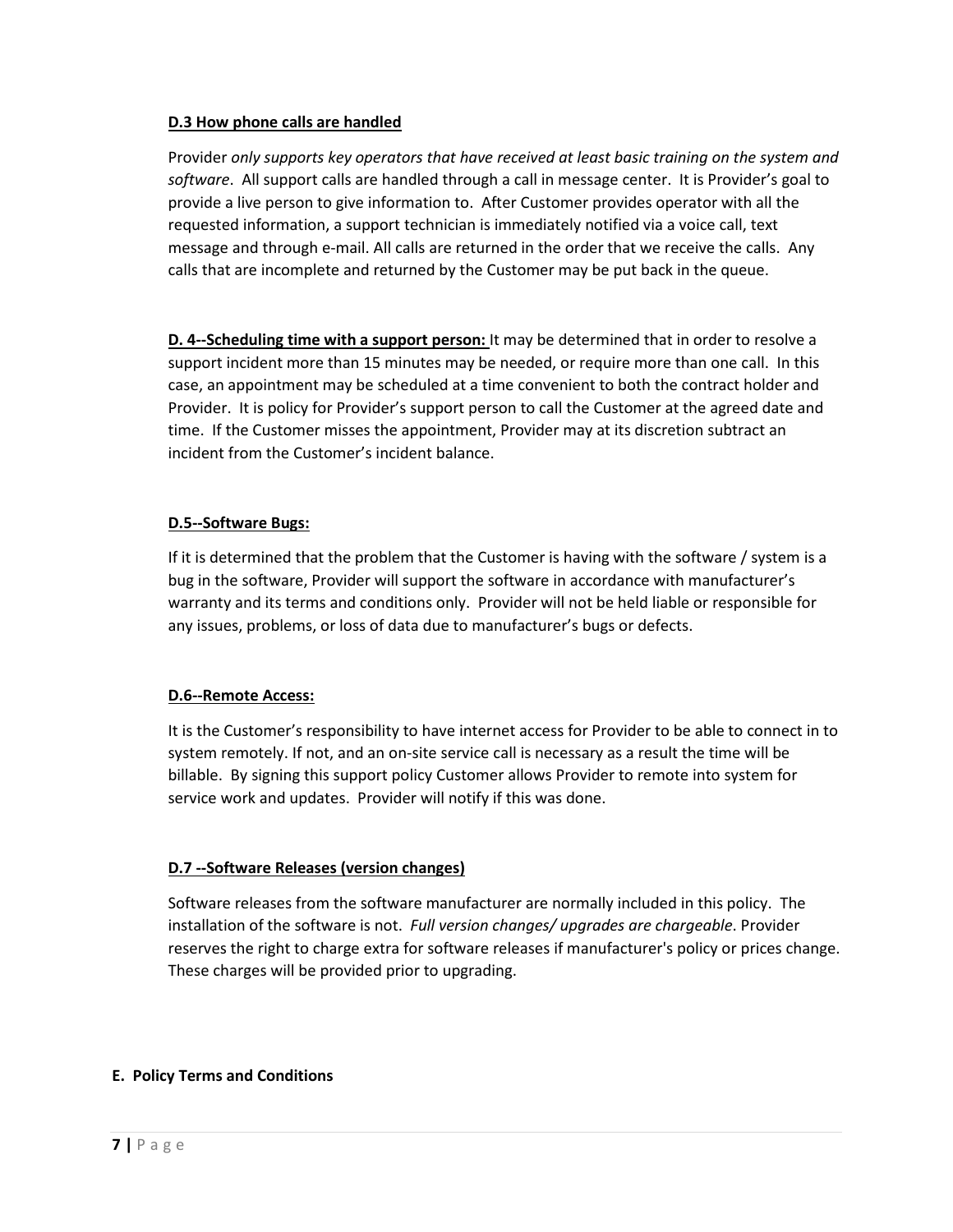#### **E-1 --Policy commitment**

This support policy is month to month unless indicated on first page of this policy. It is the Customer's responsibility to cancel policy in writing to stop billing. Provider can cancel this policy at any time for any reason and refund any unused time. Used time or past coverage WILL NOT BE REFUNDED. *This support policy is effective beginning on the start date listed on the front page* (a signed copy must be on file in order to be valid), and shall terminate if either party breaches any term of this agreement or either party decides to end this agreement. Customer's system "going live" does not impact the billing start date. This policy will be considered in breach if Customer's account is past due or in collections. The purchase price of this service plan is non-refundable. Provider has the right to bill and collect for product not returned to Provider within the guidelines set forth in this agreement.

## **E.2 --Expired/ renewing policy support**

Support policy must be renewed on or before policy expire date. All support renewed after expired date will have a 30-day grace period (from the time policy support is renewed, paid and signed) and all equipment must be re-inspected/tested. If any problems/bad parts are found it will be the sole responsibility of the user to fix or pay Provider to fix before new policy support can be issued. Support Policies that have expired one or more calendar months prior, will be renewed at current Provider prices.

All hardware must be inspected on-site and approved for a minimum fee of \$225. All expired support will be charged a 15% penalty fee (based on monthly support amount) from date of lapsed support payment. If support has lapsed more than 60 days a minimum fee of \$225 will apply.

## **E.3 --Policy prices, length and changes:**

Policy prices and changes are subject to change with a 30 day notice via Provider's web site, email or U.S. mail.

There are no refunds for this policy (for any reason) for used coverage. The normal length Provider will cover swap-out replacement service is 3-4 years on new equipment from the invoice date. If used equipment was purchased policy coverage may be limited to less than 2 years.

# **E.4--Adding locations and or additional equipment to your contract:**

All new locations and or equipment added to Customer's policy will have the same expiration date listed in the contract. The Multiple Locations appendix Locations / additional equipment must be filled out for locations/equipment to be covered under this agreement.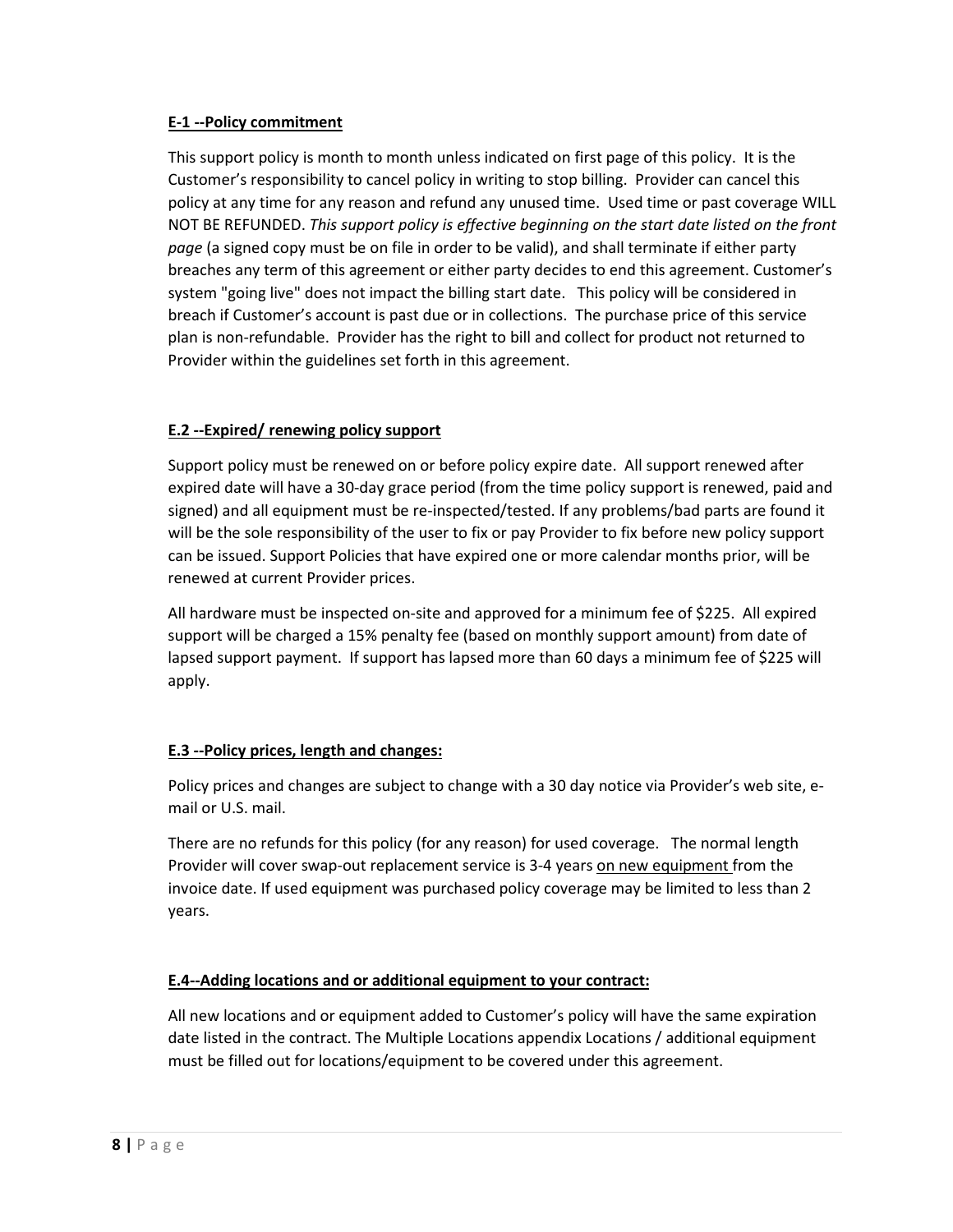#### **E.5 --Past due accounts:**

If Customer account with Provider is past due for any amount, due to nonpayment, returned checks, or any other reason, Customer access to support will be suspended until the account is paid in full or arrangements to take care of the past due balance are made. Please keep in mind that even though account is suspended, time is still being subtracted from your policy. If Customer account is suspended, Customer may purchase support at the current support rate, but that support must be paid in full prior to the support being provided.

#### **E.6 --Non-transferable:**

Customer may not lend, lease, rent, sub-license or otherwise transfer rights under this support policy. Resellers are independent and in no way represent Provider. Any and all representations, warranties; implied or express, by reseller on behalf of Provider are void, AND IN NO EVENT shall Provider be liable for any loss, damage, or injury of any nature, whether direct or consequential in connection with or resulting from the use of the products.

## **E.7 --Terms and conditions:**

Verbal statements or promises made by any Provider employees or contractors are void, and only statements in this policy are valid. This is a support policy for technical support to the Provider's designated location for support, on a first come – first served basis. It is limited to, hardware and software purchased from Provider or an authorized provider unless specified in writing and attached as a part of this contract. Data recovery covered under this contract is *limited to restoration of the most recent data backups retained by the Customer*. Direct connection to the Customer's system via the internet will require the Customer to have a valid copy of the communication package specified by the provider. Provider assumes no liability for data security or confidentiality. Provider is not responsible for any loss of data, sales, credit card sales or any items related to loss of data or system failure.

## **E.8 --Disclaimer:**

Automated Data Instruments, Corp. and it's members provide this service to you "As Is" and does not warrant that the information provided will be error free or will meet any or all customer needs. Any support errors that are identified by clients of Automated Data Instruments, Corp. will, when identified, be evaluated by a support person to determine whether the errors apply generally to the program will be forwarded to the program authors. Any errors that are peculiar to that specific customer will, at the option of Automated Data Instruments, Corp. be dealt with by using one of several methods of correction. In no event shall Automated Data Instruments, Corp .be liable for any loss, damage, or injury of any nature, due to the above, whether direct, consequential in connection with, or resulting from the use of the service. The warranty and remedy provided above are exclusive and in lieu of all other express warranties and unless stated herein, any statements or representations made by any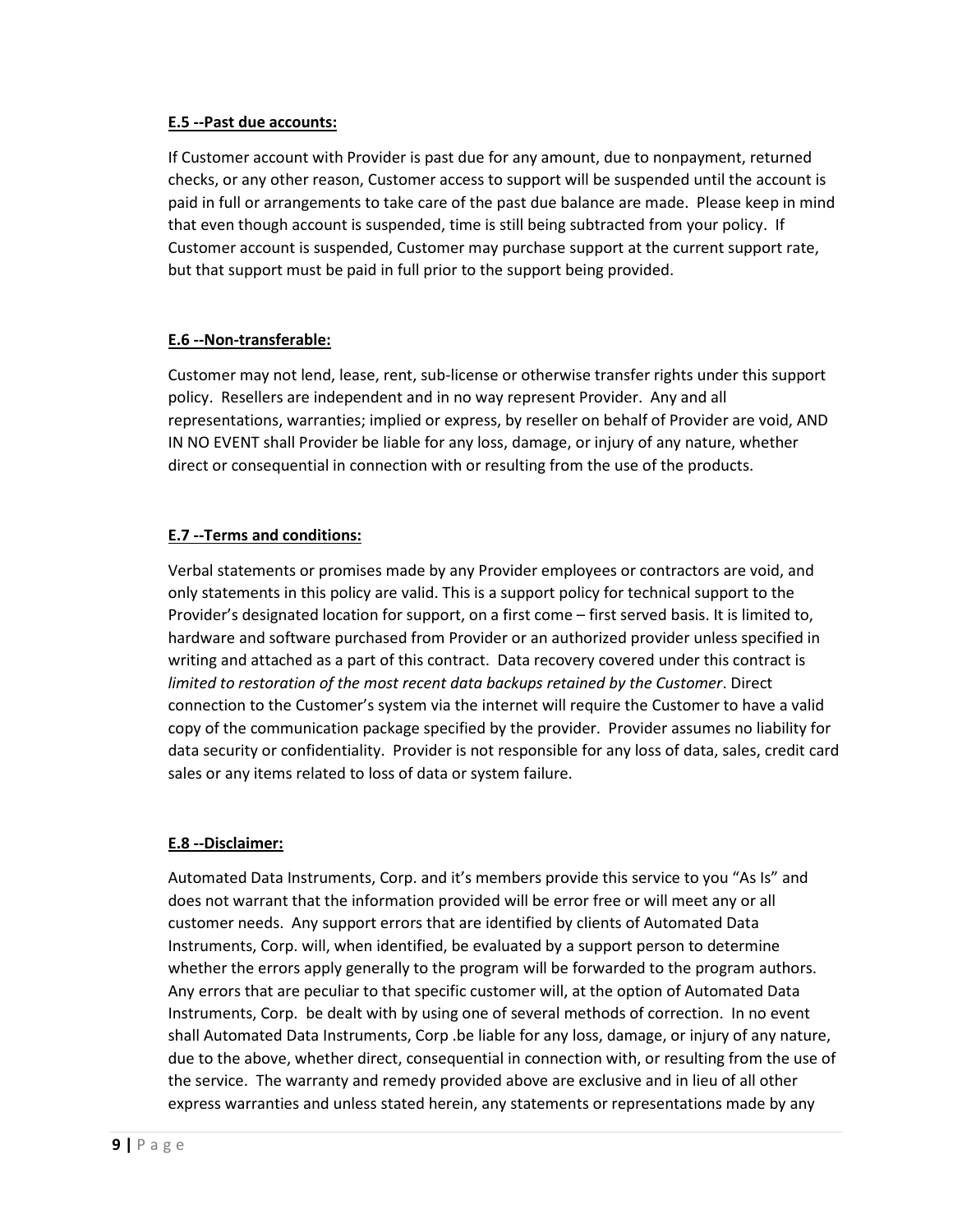other person or firm are void. The duration of any implied warranties of merchant ability or fitness for a particular purpose on your product shall be limited to the duration of the express warranty set forth above. Except as provided in this written warranty, neither the manufacturer, nor its affiliates shall be liable for any loss, inconvenience, or damage including direct, special, incidental, or consequential damages, resulting from the end use or inability to use the product, whether resulting from breach of warranty or other legal theory.

## **E.9 --Governing Law:**

This policy agreement shall be constituted under and governed by the laws of the State of Pennsylvania, and the United States of America. Any legal action required by either party must be filed in one of the above-mentioned states. Action filed in any other state or country will not be valid; and it is agreed that such action will be moved to one of the above-mentioned states. In the event that any one or more of the provisions or parts of any provisions contained in this Agreement shall for any reason be held to be invalid, illegal, void or otherwise unenforceable in any respect by a court of competent jurisdiction, the same shall not invalidate or otherwise affect any other provision hereof, and this Agreement shall be construed as if such invalid, illegal, void or unenforceable provisions had never been contained herein. Some states do not allow limitations on how long an implied warranty lasts and some states do not allow the exclusion or limitation of incidental or consequential damages, so the above limitation and exclusion may not apply to you. This warranty gives you specific legal rights and you may also have other rights, which may vary from state to state.

## **E.10--Limitation of Liability:**

In the event that a product malfunction leads to damage or injuries to the product, to the customer's business, the end-user's business, to other equipment, or residence, or to employees or to other persons, ADI shall not be liable for such damages or injuries. The customer understands and agrees that if ADI shall be found liable for loss or damage due from failure of ADI to perform any of ADI's obligations hereunder or the failure of the product in any respect whatsoever, ADI's liability shall be limited to \$250.00 and this liability shall be exclusive, and that the provisions or this section shall apply if loss or damage, irrespective of cause or origin, results directly or indirectly to persons or property, from performance or nonperformance of ADI's obligation, breach of express or implied warranty, or from negligence, active or otherwise, ADI, its agents, servants assignees or employees. In no event shall ADI be responsible for any other damages, including special or consequential damages and all parties, their agents, contractors or licensees will not under any circumstances be liable for any or consequential damages, including, but not limited to loss of data, loss of time, loss of funds or any other losses resulting from the setup or configuration of credit card software, hardware or terminals. There are no expressed or implied warrants made herein.